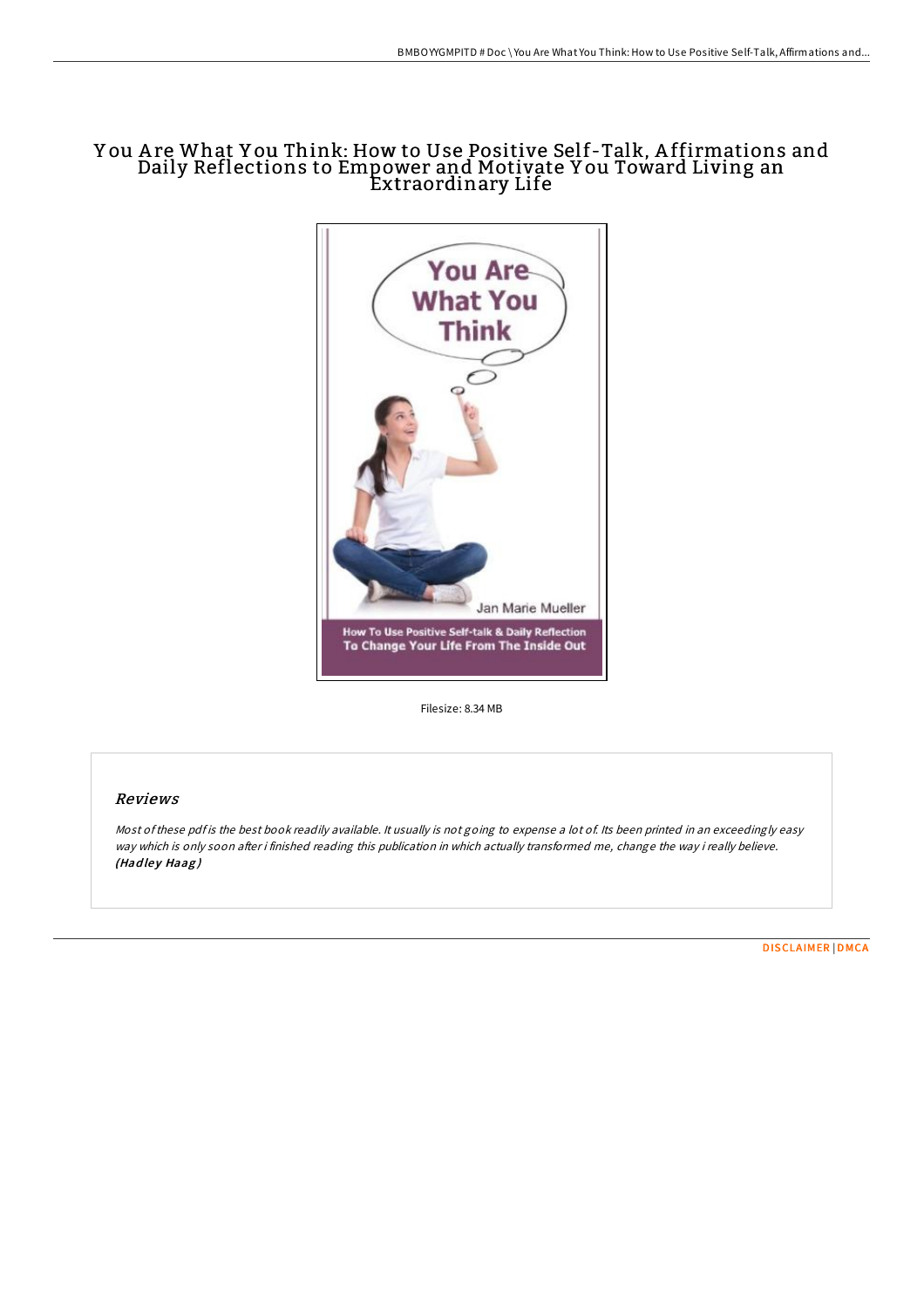## YOU ARE WHAT YOU THINK: HOW TO USE POSITIVE SELF-TALK, AFFIRMATIONS AND DAILY REFLECTIONS TO EMPOWER AND MOTIVATE YOU TOWARD LIVING AN EXTRAORDINARY LIFE



To read You Are What You Think: How to Use Positive Self-Talk, Affirmations and Daily Reflections to Empower and Motivate You Toward Living an Extraordinary Life eBook, make sure you click the hyperlink below and save the document or get access to other information which might be related to YOU ARE WHAT YOU THINK: HOW TO USE POSITIVE SELF-TALK, AFFIRMATIONS AND DAILY REFLECTIONS TO EMPOWER AND MOTIVATE YOU TOWARD LIVING AN EXTRAORDINARY LIFE ebook.

Createspace, United States, 2014. Paperback. Book Condition: New. 203 x 127 mm. Language: English . Brand New Book \*\*\*\*\* Print on Demand \*\*\*\*\*.The concept in this book is simple: Leading a positive life is a choice. A choice each of us has the power to make. Jan Marie Mueller shows you how to use the power of positive self-talk, affirmations and daily reflections to transform your thinking and your life. When you buy the book, Jan Marie invites you to take advantage of the FREE Art of Developing Self-Awareness Guide Workbook she created specifically for those who want to take the ideas in this book to the next level. You Are What You Think explains What Positive Affirmations Are How Positive Affirmations Work How To Use Positive Affirmations To Transform Your Mind Your Life How To Create Your Own Positive Affirmations You also receive more than 50 beautifully-illustrated positive affirmations, motivating quotes and daily reflections for leading an extraordinary life. Positive thinking is key to living the happy, healthy, productive life you have always dreamed of. Learn to re-program your thoughts to eliminate negative self-talk and unleash the power of your subconscious mind to help move you effortlessly toward your goals and desires. When you awaken your mind to thinking positively You will be motivated to create, to work, to change your life You will be motivated to improve your health and overall well-being You will be motivated to go after your dreams and achieve your goals You will be motivated to find solutions to your problems You will be motivated to push past limitations embrace opportunity You will be motivated to be a role model for those around you Jan Marie helps you understand how you can use positive affirmations daily reflections to drown out that negative self-talk and...

 $\blacksquare$ Read You Are What You Think: How to Use Positive Self-Talk, [Affirmatio](http://almighty24.tech/you-are-what-you-think-how-to-use-positive-self-.html)ns and Daily Reflections to Empower and Motivate You Toward Living an Extraordinary Life Online  $\Box$  Download PDF You Are What You Think: How to Use Positive Self-Talk, [Affirmatio](http://almighty24.tech/you-are-what-you-think-how-to-use-positive-self-.html)ns and Daily Reflections to Empower and Motivate You Toward Living an Extraordinary Life